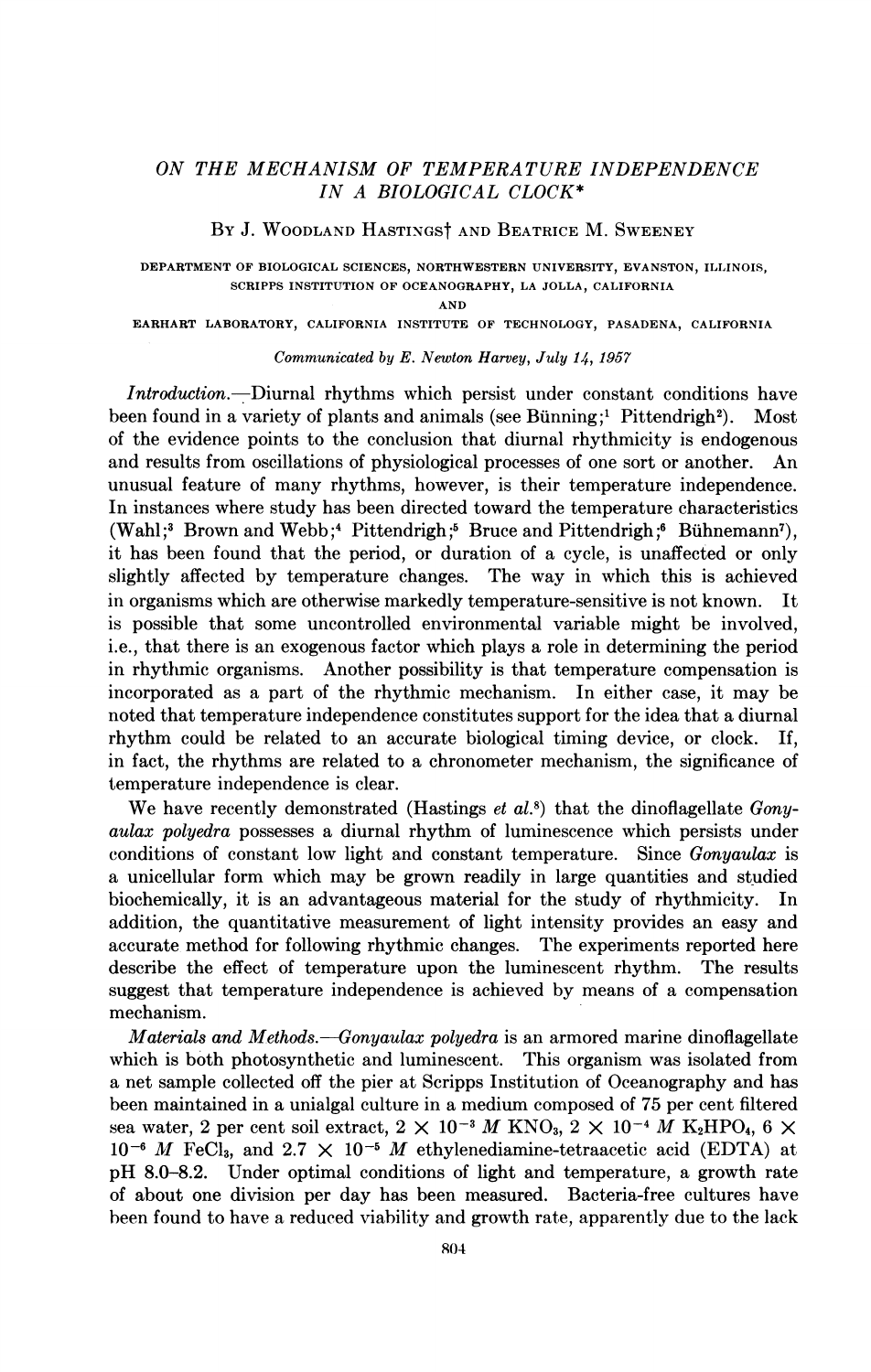of some unknown growth factor which may be supplied by the bacteria. In these experiments, therefore, bacteria-free cultures were not used.

Luminescence in Gonyaulax normally occurs only upon stimulation. The cell emits a flash of light having a duration of less than 0.1 second, a record of which has been published previously (Hastings and Sweeney<sup>9</sup>). In our experiments, luminescence was evoked by bubbling a fine stream of purified air through a 2-ml. aliquot of the cell suspension for <sup>1</sup> minute. With continued stimulation, the luminescent response declines sharply, so that after <sup>1</sup> minute, only a very small amount of light is emitted. Due to this fatigue characteristic, the luminescence of a suspension may be quantified by measuring the relatively brief bright burst of light emitted upon stimulation. The light emitted was measured with the photomultiplier apparatus previously described (Sweeney and Hastings<sup>10</sup>), which permits integration of light by accumulating the current output from the phototube on a capacitor. Our index of luminescence therefore is a fixed proportion of the total amount of light emitted by a cell suspension during a 1-minute period of stimulation. After each determination the cell suspension used for luminescence measurement was discarded.

The experiments illustrated in Figure <sup>1</sup> were carried out in the Earhart Laboratory of the California Institute of Technology, where eight different temperaturecontrolled rooms were available.'1 The temperatures of seven of these rooms and the extreme temperature variations recorded are noted in Figure 1. The eighth room was at 6° C. Unless otherwise stated, the only illumination in these rooms was provided by an overhead fluorescent fixture with two 40-watt "daylight" bulbs placed at a distance of <sup>1</sup> meter from the cultures, where the light intensity was about 100 foot-candles. Uniformity of illumination was achieved by means of a diffusing screen of white tracing paper placed under the fixtures.

Experimental Procedure.—Gonyaulax is an obligate photoautotroph. When cultures are grown with alternating light and dark periods of 12 hours each  $(=LD)$ , their luminescence is much greater during the dark period than during the light period. If such cultures are then transferred either to total darkness or to continuous dim light (100-200 foot-candles), this rhythm of luminescence persists, retaining in both cases the period of approximately 24 hours. It has been shown (Sweeney and Hastings'0) that in continuous darkness the amplitude of the rhythm is damped as a result of the depletion of its energy supply. In dim light, however, the luminescent rhythm persists with undiminished amplitude and has been observed for as long as fourteen consecutive days (Hastings  $et al.^s$ ).

The plan of the experiment was as follows: Two-milliliter aliquots from a culture of Gonyaulax which had been growing at  $22^{\circ}$  C. in LD conditions (light from 6:00 A.M. to 6:00 P.M. at an intensity of 800 foot-candles) were pipetted into each of 1,300 test tubes. The cell density at this time was 3,600 cells per milliliter. The tubes were placed in beakers and returned to the previous LD conditions at 22 $^{\circ}$ . Two days later, just prior to 6:00 A.M., cultures were removed from the dark at  $22^{\circ}$  and placed in the dark in each of the eight rooms, at different temperatures. A few minutes later, at 6:00 A.M., the lights were turned on in all rooms. The cells therefore were exposed to the transition from dark to light almost simultaneously with the transition from  $22^{\circ}$  to a second temperature. Thereafter, at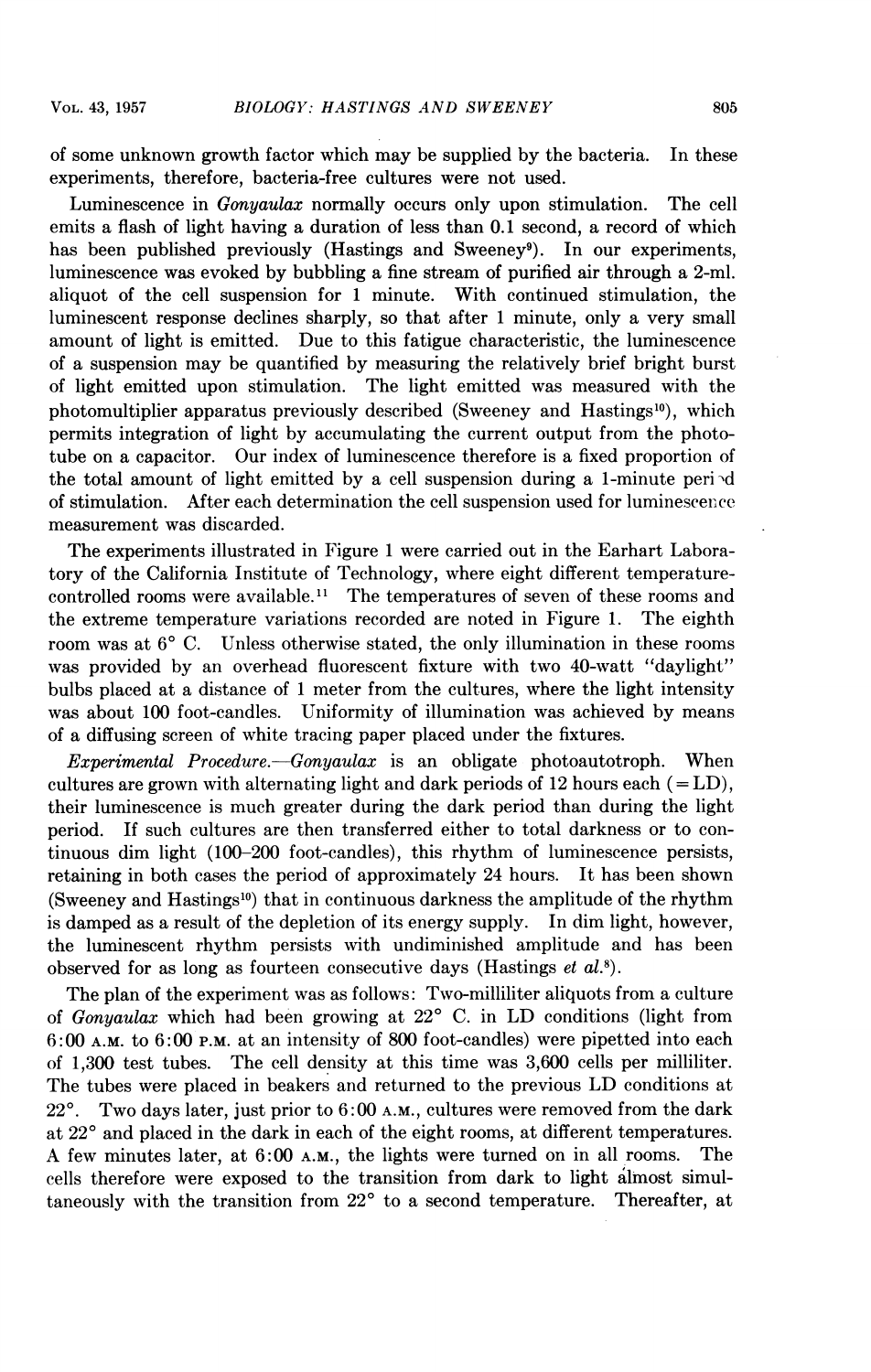

Fro. 1.—Characteristics of the persistent rhythm of luminescence at several different temperatures. The cells were kept at  $22^{\circ}$  C. in LD conditions prior to the beginning of the experiment shown on the graph. At that temperature for growth. The number of cells therefore remained essentially the same in all tubes at all temperatures.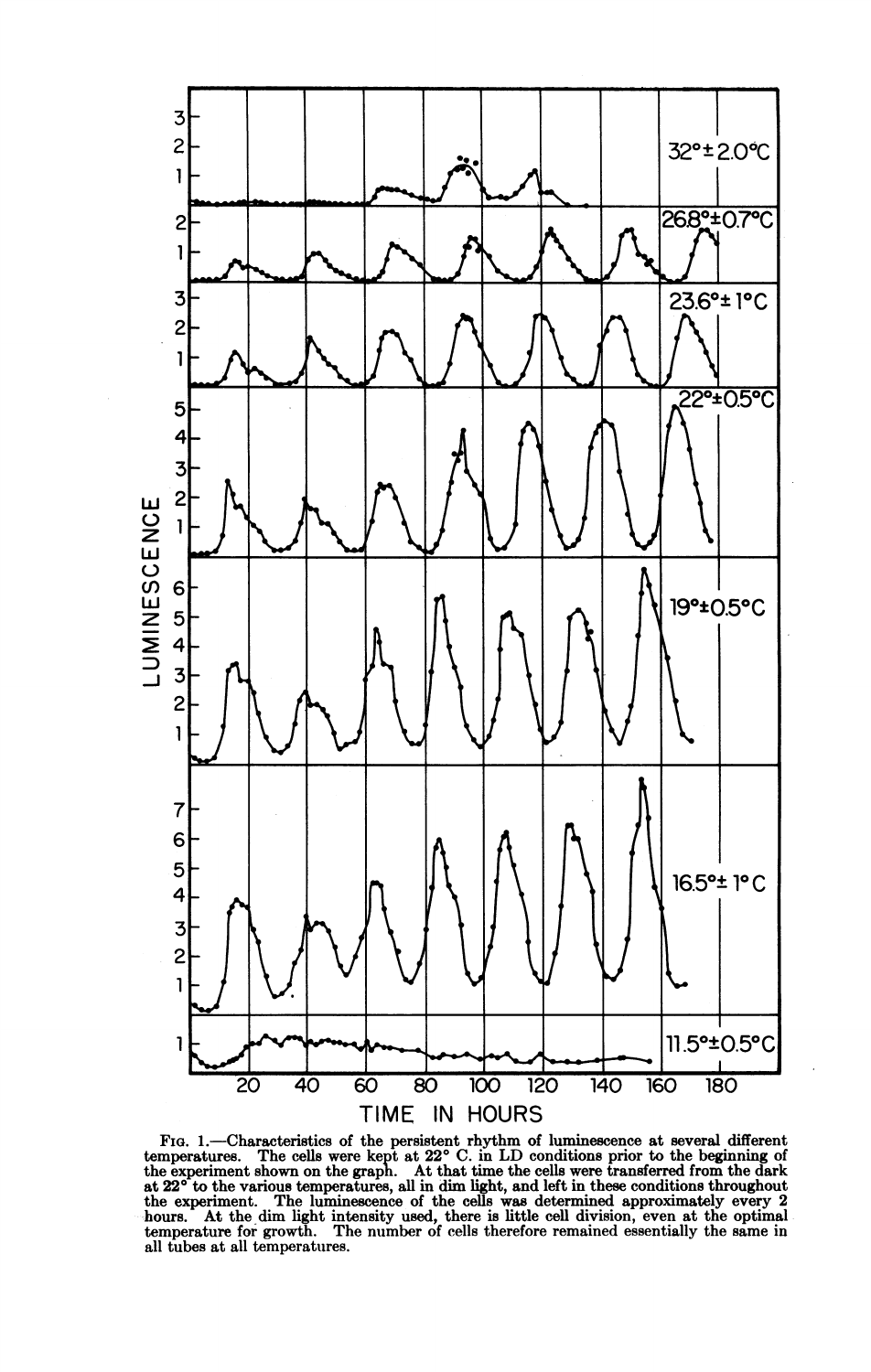approximately 2-hour intervals, two tubes were removed from each of the rooms, assayed for luminescence, and then discarded.

Results.—The results of this experiment are shown in Figure 1. At the five temperatures between 16.5° and 26.8° C. the experiments were continued for seven cycles. It is quite evident that the higher the temperature, the longer is the duration of <sup>a</sup> period. We have estimated the average time of <sup>a</sup> period at each temperature by taking the time at which the first and last peaks of luminescence occurred and dividing by the number of periods. The data from this computation are plotted in Figure 2.



FIG. 2.—The effect of temperature upon the length of a period in the rhythm of luminescence.<br>Data taken from the experiment shown in Fig. 1, except for the point indicated by the symbol  $\times$ . This was obtained in an exper several months later at a temperature of  $21.0^{\circ} \pm 0.1^{\circ}$  C.

The temperature control in the room at 32° C. was poor, and the cells were killed on the sixth day of the experiment, when the temperature rose to  $36^{\circ}$ . The irregularity of the luminescence is probably due in part to the temperature fluctuations and in part to an adverse effect of the high temperature upon the cells. In spite of this, there is a clearly apparent rhythmicity with a period not far from 24 hours, the average duration being about 25.5 hours.

At a temperature of 11.5° C. the rhythmicity was lost, although the cells retained luminescence and viability. From previous experiments it is known that essentially no growth occurs at  $11^{\circ}$ . When the cultures at  $11.5^{\circ}$  were returned to a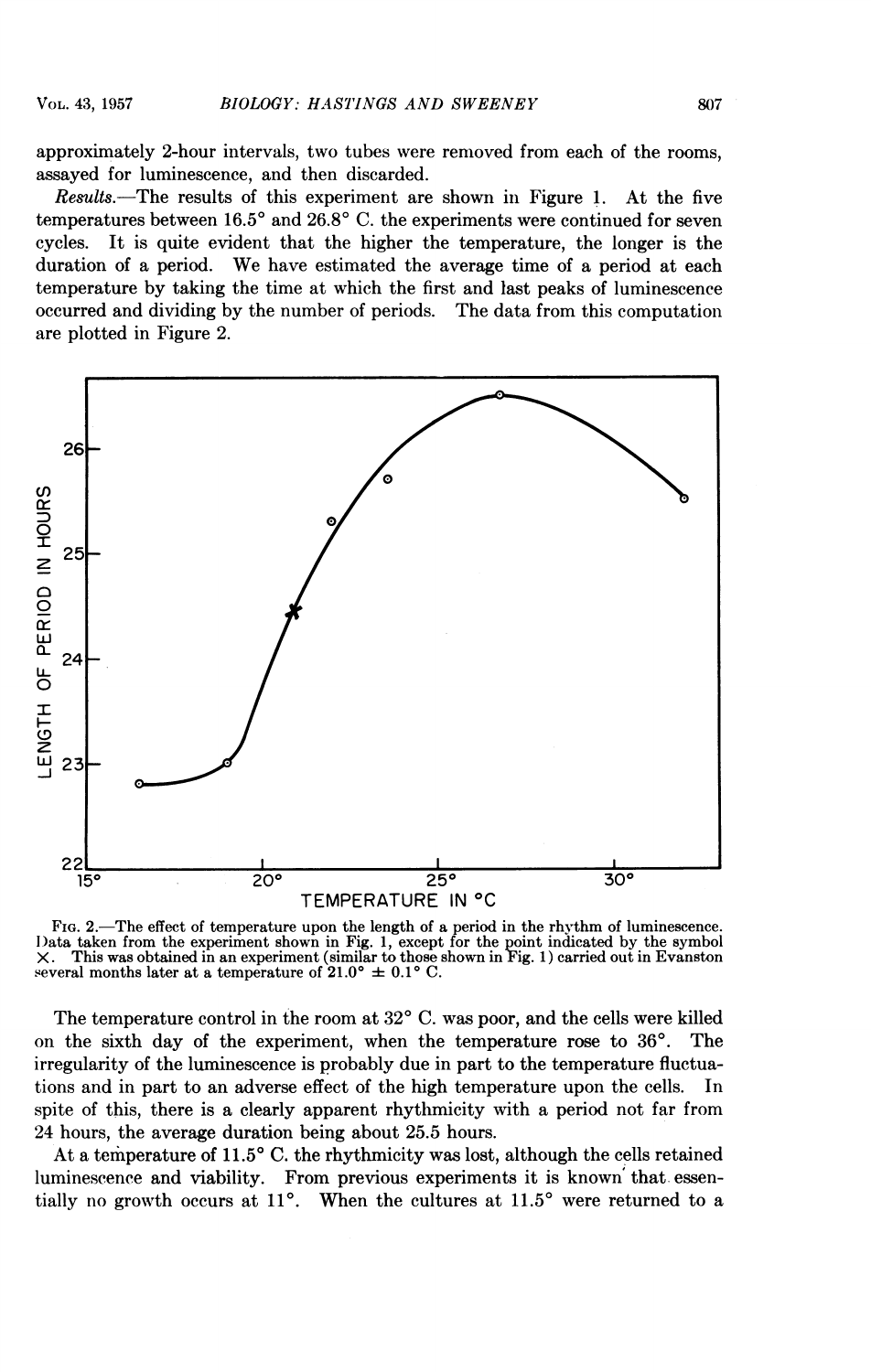temperature of 22°, the rhythmicity was regained, but it was not determined whether or not the rhythmicity would persist for more than one cycle. It has been reported by Brown and Webb<sup>4</sup> that in the fiddler crab,  $Uca$ , a low-temperature treatment is equivalent to "stopping the clock" and that when the organism is brought back to a higher temperature, the rhythmicity resumes, with the phase displaced by a time period corresponding to the time of low-temperature treatment. This does not occur in Gonyaulax. The phase is determined by the time at which the cultures are returned to the higher temperature. Some cultures were removed from the  $11.5^{\circ}$  room and taken to the  $22^{\circ}$  room after 58 hours, and others after 67 hours at the lower temperature. In both cases, pronounced rhythms were initiated, having their first maximal luminescence 30 hours following the transfer. This suggests that a temperature shock may serve as a timing or setting device for rhythms.

Cell suspensions kept in constant dim light at  $6^{\circ}$  C. showed no measurable luminescence, even when warmed to  $22^{\circ}$  before assaying. Nevertheless, the cells remained viable, as evidenced by the fact that cultures transferred from 6° to continuous light at  $22^{\circ}$  regained the ability to luminesce after about 12 hours. The luminescence of such cultures showed no evidence of regaining a rhythmic character. It appears that cells which are kept at such a low temperature will not respond to the temperature shock as a stimulus to initiate rhythmicity.

The important finding in these experiments, namely, that the length of the period of the endogenous rhythm is greater at  $26^{\circ}$  than at  $16^{\circ}$  C., was confirmed by a later experiment carried out at La Jolla. This experiment was performed in essentially the same manner as described above, utilizing, however, only two temperature rooms (at  $15.9^{\circ} \pm 0.2^{\circ}$  and  $26.6^{\circ} \pm 0.5^{\circ}$ ). In each case, only two periods were measured; at the higher temperature the durations of the periods were 27 and  $26^{1/2}$  hours, and at the lower temperature, 23 and 22 hours. This result confirms the previous finding. The cultures in these two rooms were then exchanged without any change in illumination. The persisting rhythm was somewhat irregular, but it was easily possible to measure the periods. In the cultures moved from  $26^{\circ}$  to  $16^{\circ}$ , three periods having durations of 20, 21, and 20 hours were observed. In those moved from  $16^{\circ}$  to  $26^{\circ}$ , two periods having durations of  $24<sup>1</sup>/2$  and 24 hours were observed. The period may therefore be altered slightly by a temperature change alone.

From these experiments it is evident that, although the period does vary with temperature, the effect is not very great. The rates of various processes in chemical and biological systems usually differ by a factor of two or three at temperatures  $10^{\circ}$  C. apart. In our experiments the length of the period varies by only about 15 per cent at temperatures  $10^{\circ}$  apart. Since the temperature effect is relatively small, we may speak of this "clock" as being temperature-independent and comparable to the other cases of temperature-independent rhythms which have been reported.

However, the dependence on temperature which we do observe is worthy of consideration. First of all, it essentially eliminates the possibility that the period of the rhythm is regulated directly by some uncontrolled periodic variable in the environment. Second, in view of the fact that the observed  $Q_{10}$  is less than 1.0, it definitely suggests that a temperature-compensation mechanism is involved.'2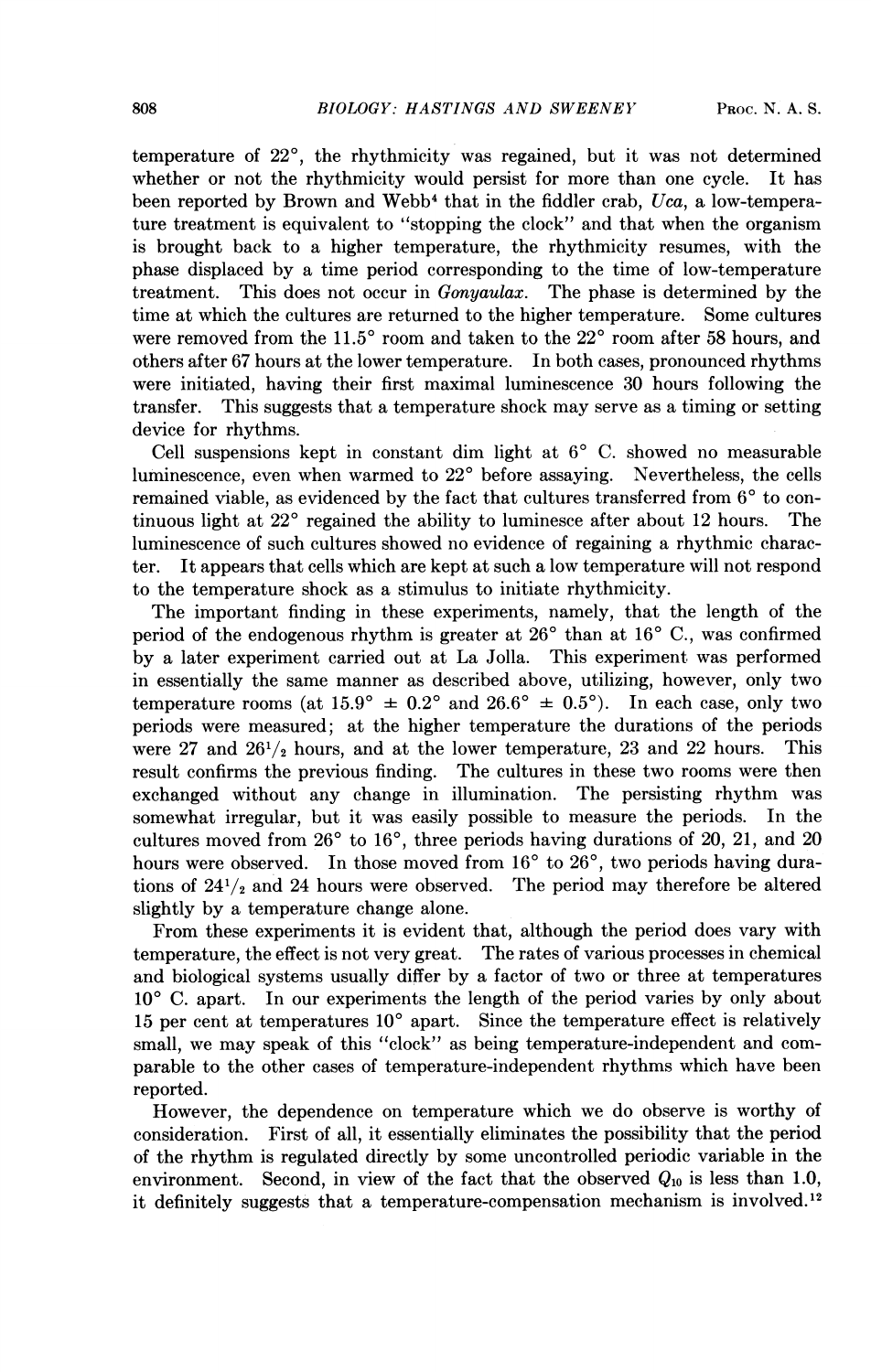If we were to assume that the duration of the period is governed by the rate of a single chemical reaction, then an increase in temperature should result in a period of shorter duration. The effect we observe in this case is precisely the opposite, i.e., the  $Q_{10}$  between 16.5° and 26.8° C. is 0.86. This result can be readily explained if we assume that temperature independence is achieved by means of compensation, and that this situation is an example of overcompensation.

There are several other compelling reasons to conclude that temperature independence, in biological clocks gen-

erally, results from a temperaturecompensating mechanism. The pertinent considerations have been discussed in detail by Bruce and Pittendrigh<sup>6</sup> and by Pittendrigh.<sup>2</sup> For example, the effects upon endogenous rhythms in several organisms of repeated and nonrepeated temperature shocks, and the initiation of rhythms by single temperature shocks, favor the interpretation of a temperature-compensating mechanism.

A temperature-compensation model can be expressed very simply in terms of two chemical reactions,  $A \rightarrow B$  and  $C \rightarrow D$ , both of which are temperature-dependent in the usual way. Let it be assumed that the rate of the first reaction controls the duration of the period, while D is an inhibitor of this re-



FIG. 3.-Plot showing the effect of temperature upon the amount of luminescence (measured 16 hours after the beginning of the experiment; data plotted with crosses, *solid line*), as compared with the temperature effect upon period (plotted as the inverse of period duration; data plotted with circles, dotted line). Data taken from the experiments shown in Fig. 1.

action. If the two reactions have appropriate temperature coefficients, the rate of the first reaction,  $A \rightarrow B$ , will remain essentially constant with temperature changes. If the temperature coefficient of the second reaction was too high in relation to the coefficient of the first reaction, an apparent  $Q_{10}$  for  $A \rightarrow B$  of less than 1.0 would be expected. Also, the fact that the average period length in the experiment at  $32^{\circ}$  C. is less than at  $26.8^{\circ}$  and  $23.6^{\circ}$  may be understood in terms of the model reactions by assuming them to be enzymatic and to have different optimal temperatures. The observed result would be expected if the temperature optimum of  $C \rightarrow D$  was somewhat lower than that of  $A \rightarrow B$ .<sup>13</sup>

There is additional evidence for the suggestion that an inhibitor is acting in the luminescent system. In the experiments shown in Figure 1, it can be seen that the intensity of luminescence is less at higher temperatures. In Figure 3, the intensity of luminescence, measured 16 hours after the beginning of the experiment, is plotted against the temperature. On the same graph are plotted the data from Figure 2, using the inverse of time on the ordinate. The parallel between the two implies that both result from the action of the same postulated inhibitor system, even though the intensity of luminescence is changed by a greater degree than is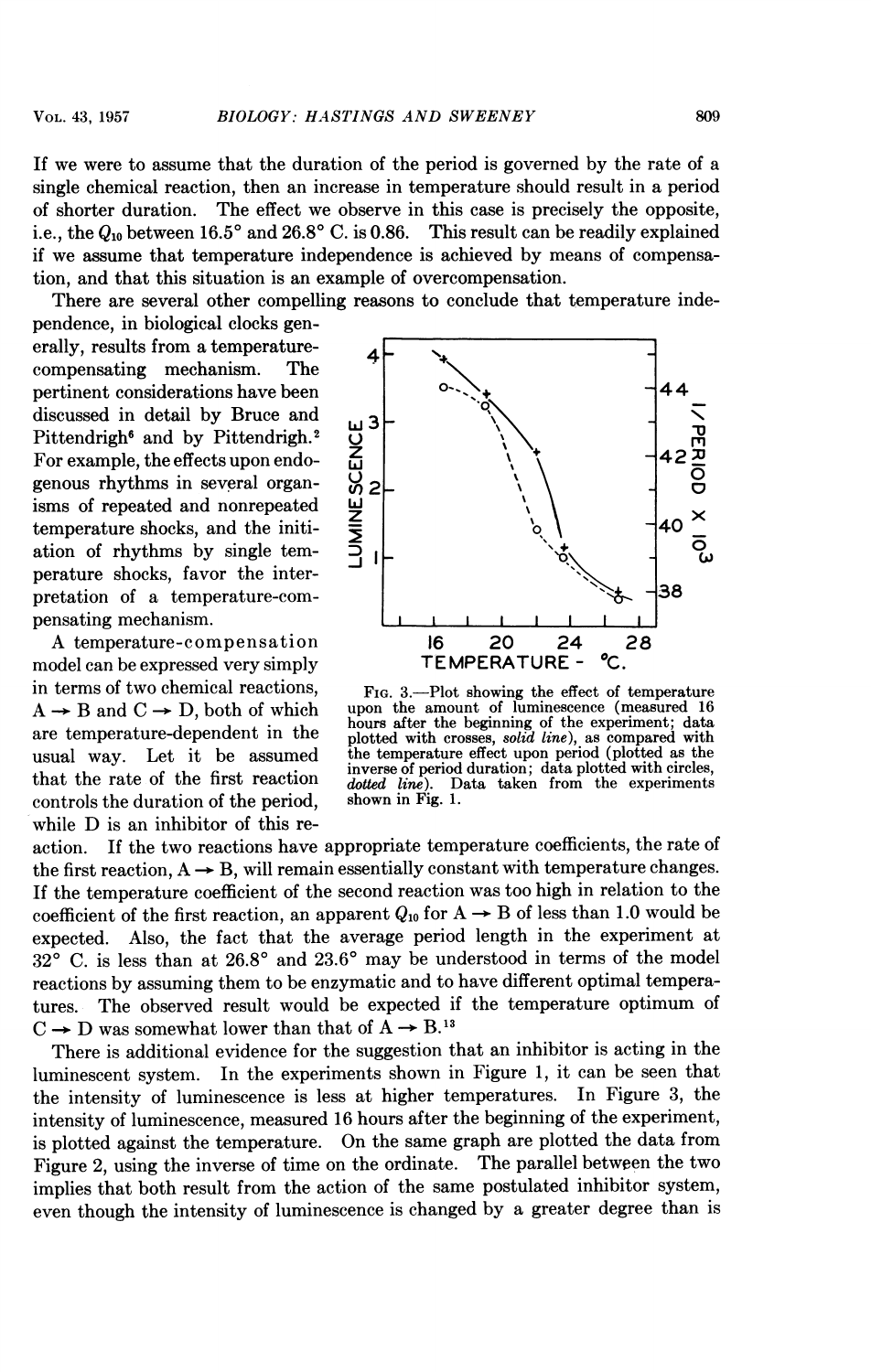the periodicity with the temperature change. The unusual relationship between luminescence and temperature has been confirmed in many experiments, the details of which will be published elsewhere. We have found that light emission in the living cell increases with decreasing temperature to as low as  $5^{\circ}$  C.

In contrast to these findings, we have previously reported9 that the luminescent reaction in cell-free extracts is temperature-dependent in the usual way. Luminescence increases with increasing temperature to an optimum at  $25^{\circ}$  C. and decreases thereafter as a result of enzyme denaturation. The growth rate of the cells is also temperature-dependent in a similar way, the optimum being at about  $25^{\circ}$ . It appears that the temperature relationships of both the periodicity and the intensity of luminescence in the living cell result from some particular and perhaps unique mechanism. It is at least certain that the entire metabolic pattern of the cell is not temperature-dependent in this unusual way.

Our experiments, as well as the previous studies of Bruce and Pittendrigh6 with *Euglena gracilis*, demonstrate that a clock system may occur in unicellular forms. It is known, from studies which we have reported previously, $9$  that luminescent rhythmicity in Gonyaulax is associated with diurnal fluctuations in the extractable components of the luminescent system—with respect to both enzyme and substrate. Pittendrigh<sup>2</sup> has pointed out that this is to be expected and that fluctuations of this sort, or indeed any overt and measurable manifestations of rhythmicity, may be merely "outputs," or reflections of the activity of some undefined but master cellular clock mechanism. In contrast to this view, we would suggest that rhythmicity may occur in particular and essentially discrete systems, such as the luminescent system, and that no special clock need be invoked to account for luminescent rhythmicity or, indeed, any other rhythmic process. In support of this idea, we point to the evidence that the temperature-compensation mechanism apparently acts in the luminescent system directly. If there were some other clock to which luminescence was tied, we would expect the clock itself rather than the luminescent system, to be temperature-compensated.

It seems that the general nature of persistent diurnal rhythms must eventually be understood in terms of oscillating chemical systems. On the assumption that discrete biochemical systems may undergo sustained autonomous oscillations, it appears worthwhile to investigate the biochemistry of such systems in detail.

\* This research was supported in part by <sup>a</sup> grant to Northwestern University from the National Science Foundation. Contribution from the Scripps Institution of Oceanography, University of California, New Series, No. 939.

<sup>t</sup> Present address: Department of Chemistry, University of Illinois, Urbana, Illinois.

<sup>1</sup> E. Bünning, in Handbuch der Pflanzenphysiologie, ed. W. Ruhland (Berlin: J. Springer, 1956), 2, 878-907.

<sup>2</sup> C. S. Pittendrigh, in Perspectives in Marine Biology (Berkeley: University of California Press, 1957).

<sup>3</sup> O. Wahl, Z. vergleich. Physiol., 16, 529-589, 1932.

<sup>4</sup> F. A. Brown, and H. M. Webb, Physiol. Zool., 21, 371-381, 1948.

<sup>5</sup> C. S. Pittendrigh, these PROCEEDINGS, 40, 1018-1029, 1954.

<sup>6</sup> V. G. Bruce, and C. S. Pittendrigh, these PROCEEDINGS, 42, 676-682, 1956.

<sup>7</sup> F. Bühnemann, Naturforsch. 10b, 305-310, 1955.

- <sup>8</sup> J. W. Hastings, M. Wiesner, J. Owens, and B. M. Sweeney, Anat. Record, 125, 611, 1956.
- <sup>9</sup> J. W. Hastings, and B. M. Sweeney, J. Cellular Comp. Physiol., 49,209, 1957.
- <sup>10</sup> B. M. Sweeney and J. W. Hastings, J. Cellular Comp. Physiol., 49, 115-128, 1957.